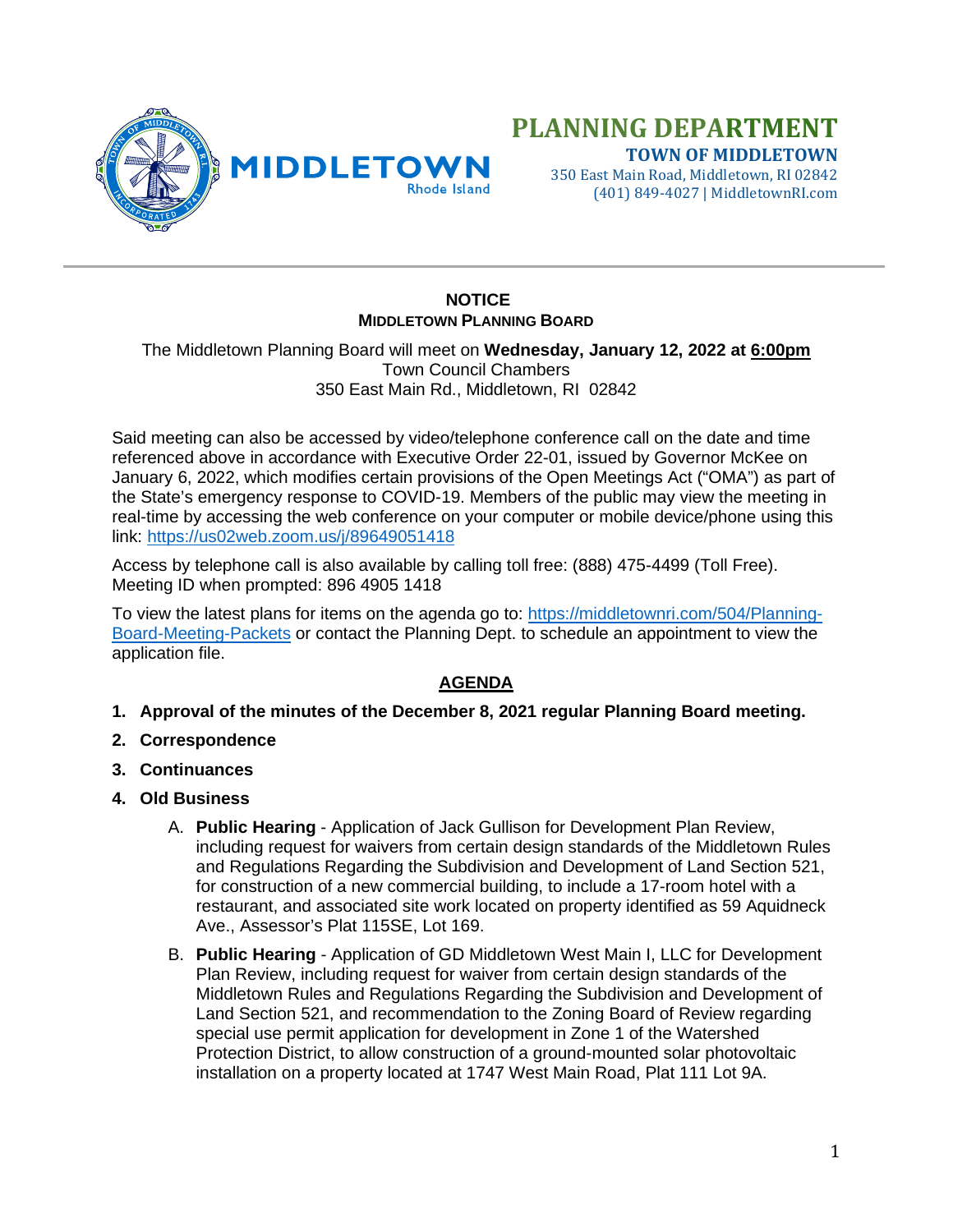- C. **Public Hearing** Application of Juan Campos for Preliminary Plan approval of a 5 lot subdivision including extension of an existing town road. The property is located at the end of Serenity Drive, with frontage also on Maidford River Road, and is identified as Tax Assessor's Plat 120, Lots 68-A & 68-B.
- D. **Public Hearing** Application of Newport National Real Estate, LLC for Development Plan Review for development of a 9-hole golf course and associated clubhouse, and request for waivers from certain commercial development design standards of Section 521 of the Middletown Rules and Regulations Regarding the Subdivision and Development of Land. Property fronts on Wyatt Road and Mitchell's Lane, Tax Assessors Plat 124 lot 29. (**This item is expected to be continued to a special meeting and will not be heard on January 12th. The date of the special meeting will be confirmed during the January 12th meeting**.)
- E. **Public Informational Meeting** Application by Aquidneck Commerce Center, LLC for Master Plan approval of a major land development project for a proposed mixeduse development including 12 new residential units and approximately 15,000 sq.ft. of office space contained in one new and two existing buildings pursuant to Article 27A of the Middletown Zoning Ordinance and including request for waivers from certain design standards of Section 521 of the Middletown Rules and Regulations Regarding the subdivision and Development of Land, and request for variances from the Middletown Zoning Ordinance sections 27A07(E)(1), 27A07(E)(2), 27A07(E)(3), and 27A07(E)(5) to allow a building in the mixed-use development to be approximately 62.8 feet from an abutting residential dwelling where 100 feet is required; to allow the area within the required landscaped buffer to include a driveway; to allow a building height of 39.5 feet where the height limit is 35 feet; and to allow buildings within the development to be separated by 16.3 feet where 20 feet is required. The property is located at 809, 811, and 819 Aquidneck Ave., Assessor's Plat 114, Lots 129 and 504.
- F. Request of Benjamin J. Contessa for approval of an administrative subdivision to transfer 1,960 sq.ft. of land from one existing lot to another. Property located at 183 Wolcott Ave., Plat 115SE, Lots 282 & 283.
- G. **Public Hearing** Application for Development Plan Review including request for waivers from certain design standards of the Middletown Rules and Regulations Regarding the Subdivision and Development of Land Section 521 by Endeavor Holdings, LLC for redevelopment of a commercial property and construction of a 2,107 square foot 2-story building located at 100 and 102 Valley Road, Tax Assessors Plat 113 Lot 19A.
- H. Request of Thomas Welch for Preliminary Plan approval of a 2-lot minor subdivision, and recommendation to the Zoning Board of Review on a Special Use Permit application to allow residential development in Zone 1 of the Watershed Protection District. Property located at 536 Mitchell's Lane, and also fronting on Fayal Lane, Assessor's Plat 124, Lot 19
- I. Request of Tony Lorusso, applicant for the Morrison Farm Subdivision, Morrison Ave., Plat 114, Lot 820, for the Planning Board to set the amount of performance security per Section 702 of the *Middletown Rules and Regulations Regarding the Subdivision and Development of Land* to secure completion of remaining infrastructure work.
- J. Town Council request that the Planning Board research adopting an ordinance requiring esplanade-style sidewalks. Consider recommending ordinance language to the Town Council.